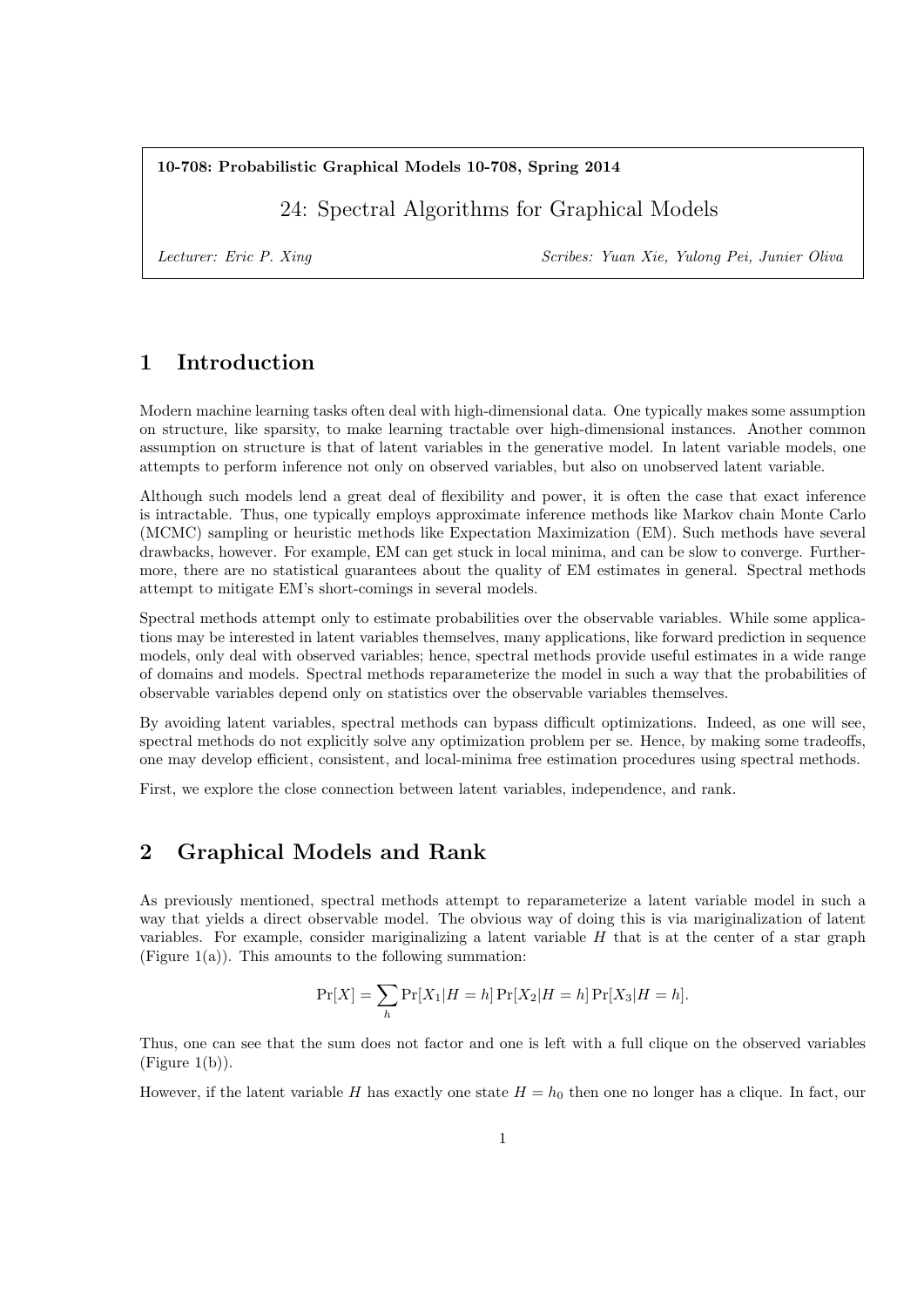

Figure 1: Latent variable model and resulting observable model depending on *H*.

observed variables would be marginally independent (Figure  $1(c)$ ). This is because:

$$
Pr[X] = \sum_{h} Pr[X_{1}|H=h] Pr[X_{2}|H=h] Pr[X_{3}|H=h]
$$
  
= 
$$
Pr[X_{1}|H=h_{0}] Pr[X_{2}|H=h_{0}] Pr[X_{3}|H=h_{0}]
$$
  
= 
$$
Pr[X_{1}] Pr[X_{2}] Pr[X_{3}].
$$

In terms of conditional probability tables (CPTs), it is clear to see that having exactly one hidden state greatly simplifies things, since such a model would only have 3*M* parameters (if observable variables could each take *M* different values). On the other hand, if *H* had *M*<sup>3</sup> different states, then we are doing no better than a full clique, since a full CPT would have  $M^3$  parameters.

These simple observations about latent variable models beg the question: "Is there some structure that can be assumed that is somewhere between a marginally independent model and a full clique?" To see how spectral assumptions can provide an answer we explore the relationship between rank and independence.

#### **2.1 Independence and Rank**

Let us begin by examining the joint distribution of two random variables  $X_1, X_2$  each taking values in  $\{1, \ldots, M\}$ . The joint probability of  $X_1, X_2$  can be fully represented as  $M \times M$  matrix  $P$  with elements  $\mathcal{P}_{ij} = \Pr[X_1 = i, X_2 = j]$ . Furthermore, let  $\vec{P}[X_1]$  be the  $M \times 1$  vector of marginal probabilities for  $X_1$ ; i.e.  $\vec{P}[X_1]_i = \Pr[X_1 = i]$ . Likewise, let  $\vec{P}[X_2]$  be the vector of marginal probabilities for  $X_2$ . An interesting thing occurs if  $X_1, X_2$  are marginally independent:

$$
\mathcal{P}_{ij} = \Pr[X_1 = i, X_2 = j] = \Pr[X_1 = i, X_2 = j] \\
= \Pr[X_1 = i] \Pr[X_2 = j] \\
= \vec{P}[X_1]_i \vec{P}[X_2]_j.
$$

Thus, we have:

$$
\mathcal{P} = \vec{P}[X_1]\vec{P}[X_2]^T,
$$

that is,  $P$  is a rank one matrix when  $X_1, X_2$  are marginally independent.

Let us revisit our simple latent variable model, this time over just the two observed variables  $X_1, X_2$  (Figure 2). Suppose that *H* takes values in  $\{1, \ldots, m\}$ . Let  $\vec{P}[H]$  be the  $m \times 1$  vector of marginal probabilities of *H*:  $\vec{P}[H]_k = \Pr[H = k]$ . Moreover, define  $\vec{P}[X_1|H = k]$  to be the  $M \times 1$  vector of marginal probabilities of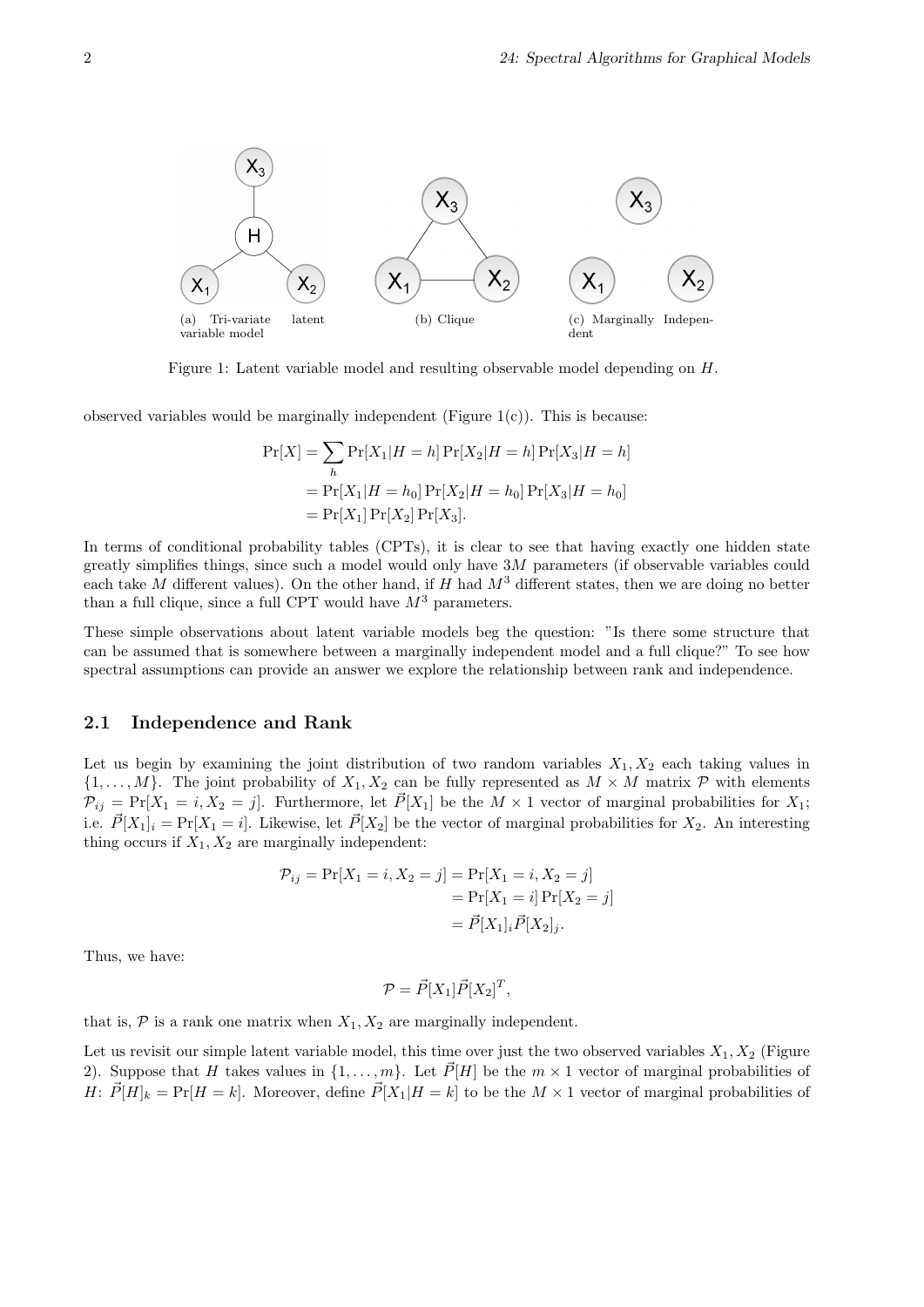

Figure 2: Bivariate latent variable model.

 $X_1$  conditioned on  $H = k$ :  $\vec{P}[X_1 | H = k]_i = \Pr[X_1 = i | H = k]$ ; similarly for  $\vec{P}[X_2 | H = k]$ . Now, our joint probability matrix would be such that:

$$
\mathcal{P}_{ij} = \Pr[X_1 = i, X_2 = j]
$$
  
=  $\sum_{k=1}^{m} \vec{P}[H]_k \Pr[X_1 = i, X_2 = j | H = k]$   
=  $\sum_{k=1}^{m} \vec{P}[H]_k \Pr[X_1 = i | H = k] Pr[X_2 = j | H = k]$   
=  $\sum_{k=1}^{m} \vec{P}[H]_k \vec{P}[X_1 | H = k]_i \vec{P}[X_2 | H = k]_j$ .

Thus, we have:

$$
\mathcal{P} = \sum_{k=1}^{m} \vec{P}[H]_k \vec{P}[X_1 | H = k] \vec{P}[X_2 | H = k]^T,
$$

that is, *P* is a rank *m* matrix. Note that this is stemming directly from the fact that our model is the mixture of *m* marginally independent models:  $Pr[X_1, X_2] = \sum_{k=1}^{m} Pr[H = k] Pr[X_1|H = k] Pr[X_2|H = k].$ Using matrix notation:

$$
\mathcal{P}(X_1,X_2)=\mathcal{P}(X_1|H)\times\mathcal{P}(\oslash H)\times\mathcal{P}(X_2|H)^T
$$

where  $\mathcal{P}(\emptyset H) = \text{diag}(\vec{P}[H]), \ \mathcal{P}(X_1|H) = [\vec{P}[X_1|H=1] \cdots \vec{P}[X_1|H=m]],$  and  $\mathcal{P}(X_2|H) = [\vec{P}[X_2|H=1] \cdots \vec{P}[X_1|H=1] \cdots \vec{P}[X_1|H=1]$  $1] \cdots \vec{P}[X_2|H=m]$ .

## **2.2 HMM Example**

In this section, we use HMM as the example and the graphical modes for HMM is shown in Figure 3.



Figure 3: Graphical model for HMM.

We know that low rank matrix can be factorized in the following way:

$$
\underset{m\text{ by }n}{M}=\underset{m\text{ by }k}{L}\times\underset{k\text{ by }n}{R}-------i\text{f M has rank k}
$$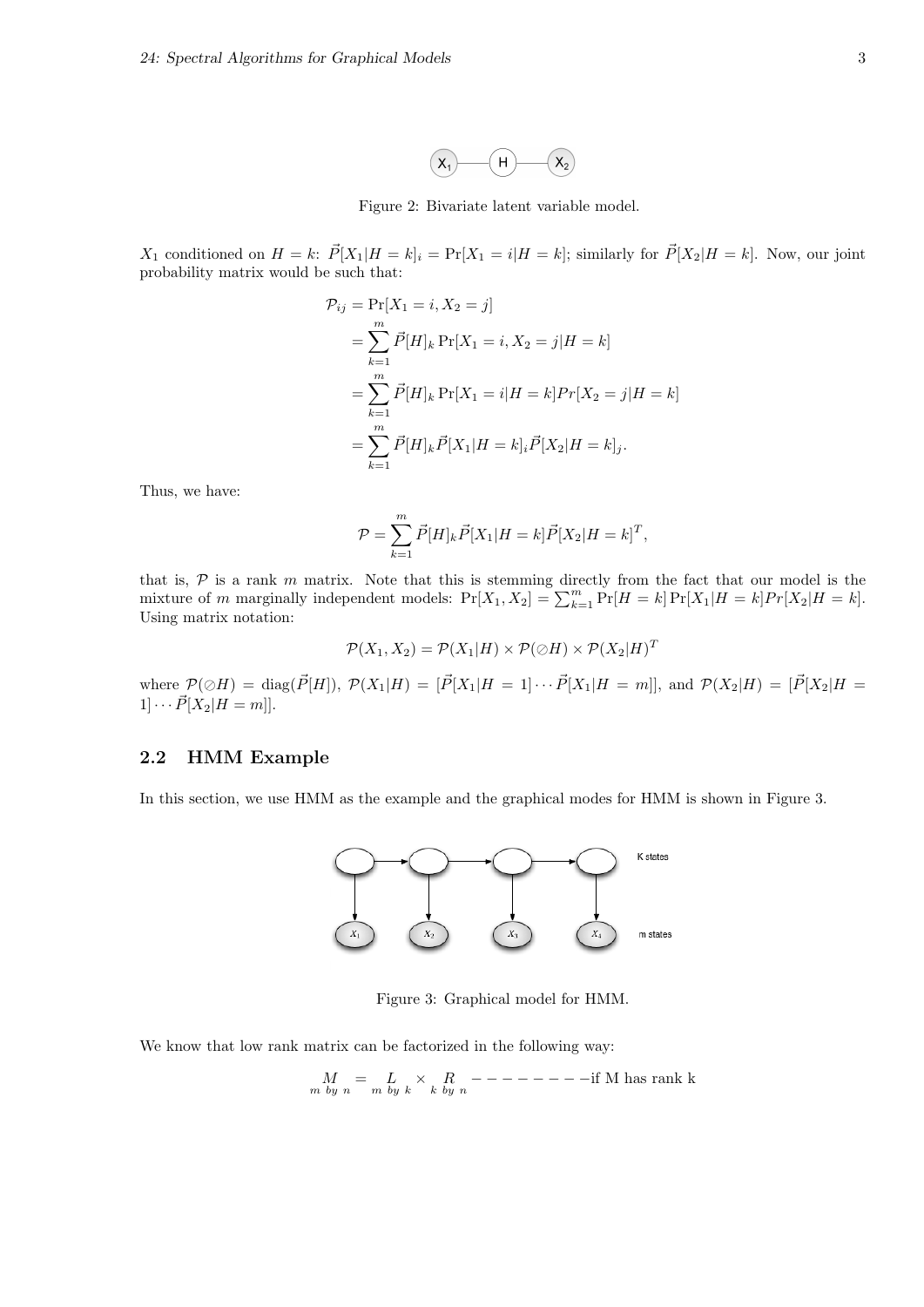In this case, one factorization would be:

$$
P[X_{1,2}, X_{3,4}] = P[X_{1,2}|H]P[H]P[X_{3,4}|H]^T
$$

We can notice that this factorization is not unique: by inserting invertible transformations in between, we could have many different factorizations while the insight of spectral learning is that there exists an factorization that only depends on observed variables.

*M m by n* = *L m by k × S × S <sup>−</sup>*<sup>1</sup> *R k by n − − − − − − − −*if M has rank k

So in our case, we can rewrite the factorization to obtain the following form:

$$
P[X_{1,2}, X_{3,4}] = P[X_{1,2}, X_3] P[X_2, X_3]^{-1} P[X_2, X_{3,4}]
$$
  
factor of four variables factor of three variables factor of three variables

- One salient advantage of this form is that all factors can be directly computed without using EM since they only involve observed data.
- One potential drawback is that some factors may no longer be probability tables, thus not necessarily non-negative.

Also from the above factorization we can see that it can reduce the size of factors. Along with this, there is another nice property: Every latent variable tree of V variables will have such a factorization where :

- *•* All factors are of size 3
- *•* All factors are only functions of observed data.

As to the learning of this new factorization, we compute the ML estimate for each factor during training and in testing we compute the joint probability with evidence below.

$$
\hat{P}[x_1, x_2, x_3, x_4] = P_{MLE}[x_{1,2}, X_3]P_{MLE}[X_2, X_3]^{-1}P_{MLE}[X_2, x_{3,4}]^T
$$

where lower cases stand for evidence.

This estimator is consistent and computationally tractable compared to EM but suffers a loss of statistical efficiency due to the dependence on the inverse. This approach could be generalized to situations where you have more variables.

### **2.3 Spectral Learning with Features**

A general requirement that we can see from the factorization above is that all the factors(matrices) must be invertible or have full ranks. Even if some factors are not of full ranks, we can easily fix it by singular vectors decomposition. Another difficulty for this type of factorization is that the intermediate factor may has the size that is much larger than other factors. That is,  $k \gg m$ . Intuitively, this means long range dependencies.

Previously we only use marginals of pairs or triples of variables to construct the full marginal among the observed variables. So it only works when the size of the intermediate factor is smaller. That is  $k \leq m$ . But now we need to capture long range dependencies and we do this by introducing long range features. We can user more complex feature, such as  $\mathbb{E}[\delta_L \otimes \delta_R]$ , instead of the original variables, then we have

$$
\mathcal{P}[X_{1,2}, X_{3,4}] = \mathbb{E}[\delta_{1 \otimes 2}, \delta_{3 \otimes 4}]
$$
  
=  $\mathbb{E}[\delta_{1 \otimes 2}, \phi_R] V (U^T \mathbb{E}[\delta_L \otimes \delta_R] V)^{-1} U^T \mathcal{P}[\phi_L, X_{3,4}]$ 

Therefore, features can be incorporated into spectral learning.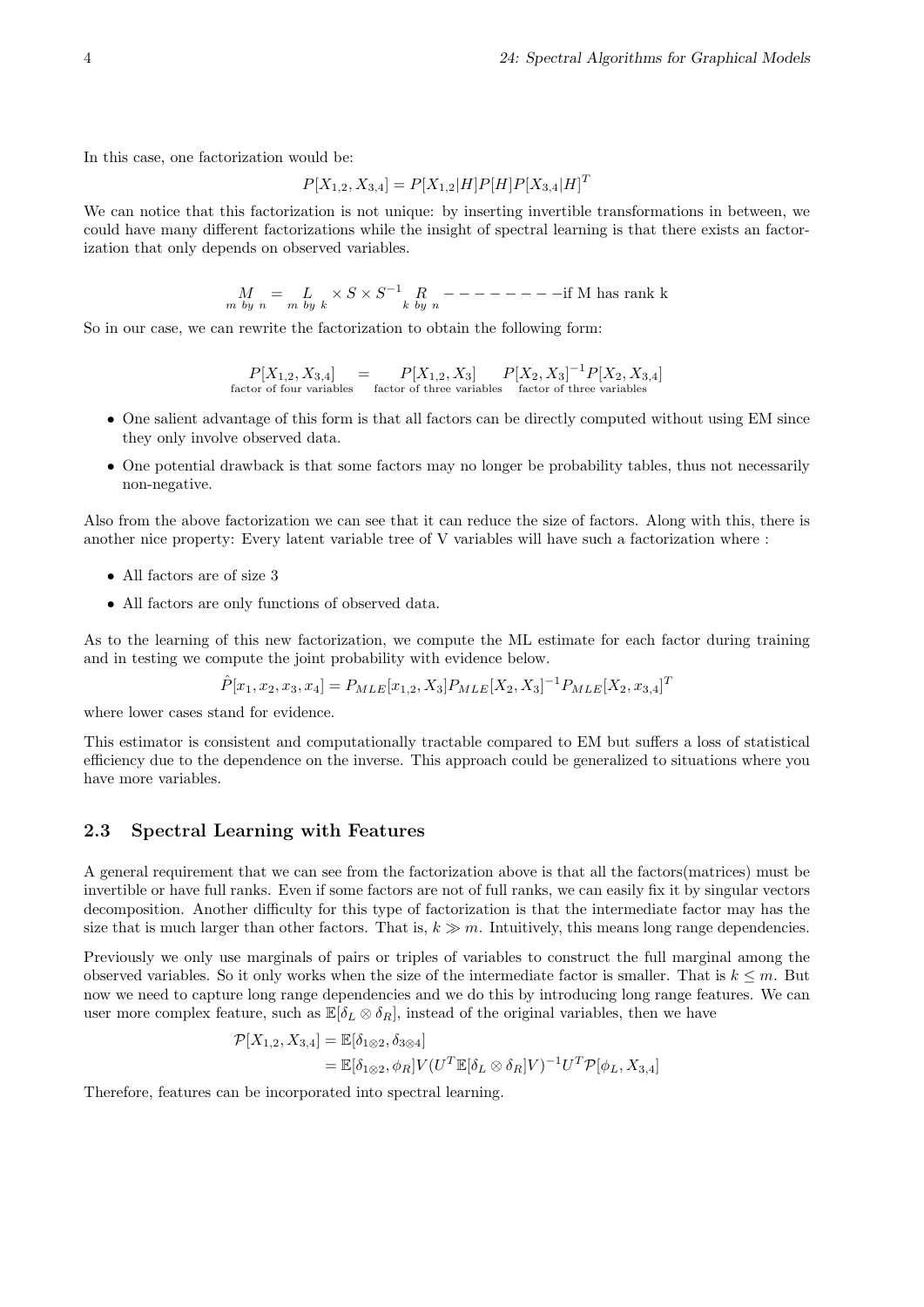

Figure 4: Graphical model for latent tree models.

## **2.4 Continuous Variables and Hilbert Space Embeddings**

It is difficult for EM methods to deal with nonparametric continuous variables. However, by combining with Hilbert Space Embeddings, spectral methods can generalized to learn nonparametric latent models. As mentioned above, using more complex features to take place of variables, features can be incorporated into spectral methods. Moreover, we can introduce infinite dimensional features instead. In particular, we replace

$$
\mathcal{P}[X_2, X_3] = \mathbb{E}[\delta_2 \otimes \delta 3] = \mathbb{E}[\delta_2 \delta 3^T]
$$

with

$$
\mathcal{C}[X_2; X_3] = \mathbb{E}[\phi_2 \otimes \phi 3]
$$

Therefore, for discrete case, we have

$$
\mathcal{P}[X_{1,2}, X_{3,4}] = \mathcal{P}[X_{1,2}, X_3]V(U^T \mathcal{P}[X_2, X_3]V)^{-1}U^T \mathcal{P}[X_2, X_{3,4}]
$$

and for continuous case, we have

$$
\mathcal{C}[X_{1,2}; X_{3,4}] = \mathcal{C}[X_{1,2}; X_3]V(U^T\mathcal{C}[X_2, X_3]V)^{-1}U^T\mathcal{C}[X_2; X_{3,4}]
$$

## **3 Applications**

#### **3.1 Latent Tree Graphical Models**

Parameter learning algorithms for latent variable models have predominantly relied on local search heuristics such as EM methods. In the latent variable models with arbitrary tree topologies where the number of hidden states is smaller than or equal to that of the observed states, a spectral learning method is proposed. The joint distribution of the observed variables is directly compute without explicitly recovering the model parameters. The graphical model for latent tree models is shown in Figure 4 (This figure is from the original paper *A Spectral Algorithm for Latent Tree Graphical Models*). The experiments demonstrate the spectral method can achieve comparable results to EM but are more efficient in both synthetic and real datasets.